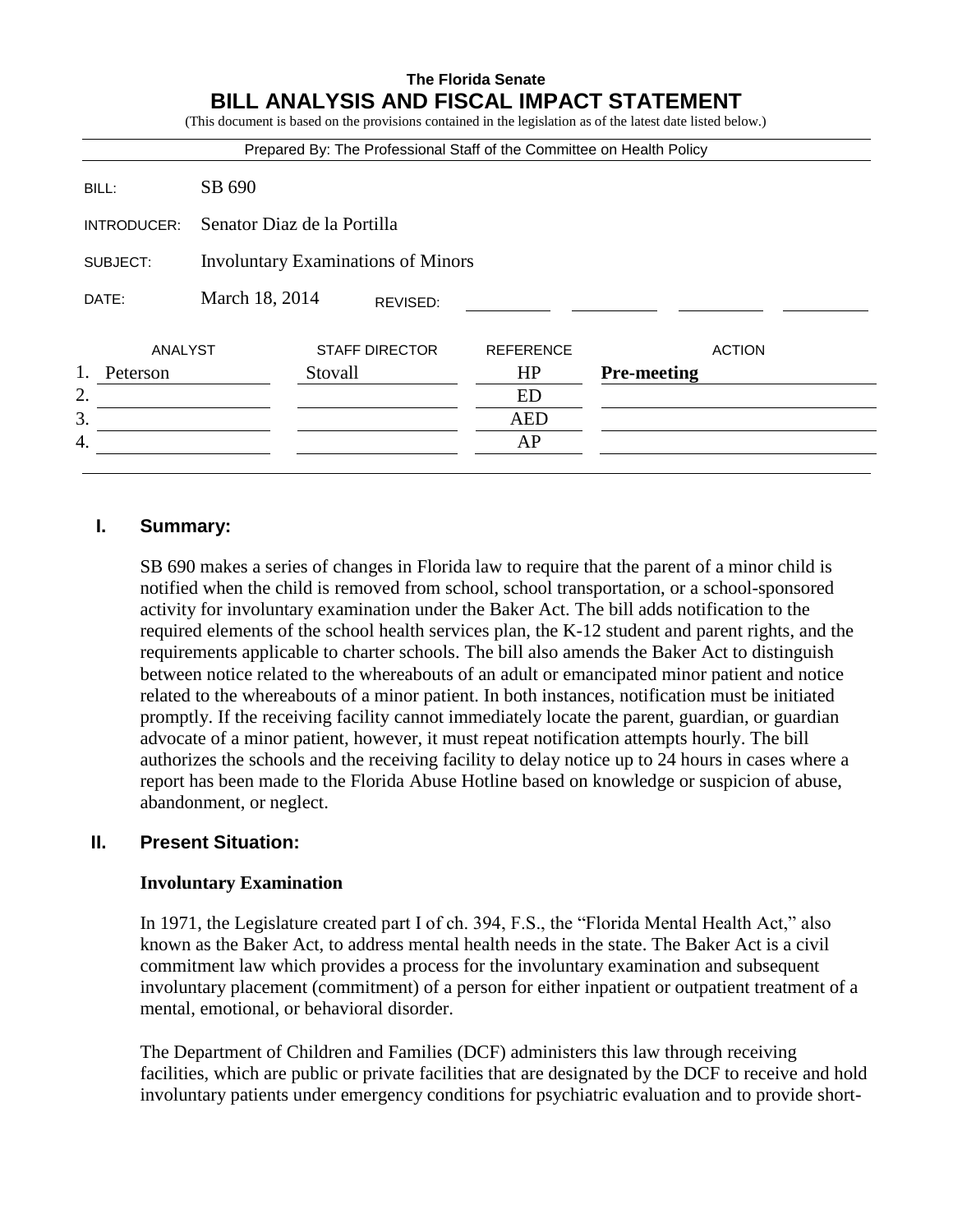term treatment.<sup>1</sup> A patient who requires further treatment may be transported to a treatment facility. Treatment facilities designated by the DCF are state-owned, state-operated, or statesupported hospitals which provide extended treatment and hospitalization beyond what is provided in a receiving facility. $^{2}$ 

Section 394.463(1), F.S., provides that a person may be taken to a receiving facility for involuntary examination if the person is believed to be mentally ill and because of that mental illness the person has refused voluntary examination or cannot determine for himself or herself whether examination is necessary; and, without care or treatment, the person is either likely to suffer from self-neglect, cause substantial harm to himself or herself, or be a danger to himself or herself or others.<sup>3</sup> An involuntary examination may be initiated in one of the following ways: <sup>4</sup>

- A court may enter an *ex parte* order stating a person appears to meet the criteria for involuntary examination. This order is based on sworn testimony, either written or oral.
- A law enforcement officer may take a person into custody who appears to meet the criteria for involuntary examination and transport him or her to a receiving facility for examination.
- A physician, clinical psychologist, psychiatric nurse, mental health counselor, marriage and family therapist, or clinical social worker may execute a certificate stating that he or she examined the person within the preceding 48 hours and the person appears to meet the criteria for involuntary examination.

A receiving facility is required to give prompt notice to the patient's guardian, guardian advocate, attorney, or representative by telephone or in person of the patient's whereabouts, unless the patient requests that no notification be made. Efforts to provide notice must be initiated as soon as reasonably possible after the patient's arrival and be documented in the patient's record and must occur within 24 hours.<sup>5</sup> In addition, the receiving facility must send a copy of the document initiating the examination to the Agency for Health Care Administration by the next working day.<sup>6</sup>

A person accepted by a receiving facility must receive an initial examination by a physician or clinical psychologist without unnecessary delay and may be given emergency treatment if ordered by a physician and necessary to protect the patient or others.<sup>7</sup> The examination must  $include: <sup>8</sup>$ 

- A thorough review of any observations of the patient's recent behavior;
- A review of the document initiating the involuntary examination and the transportation form; and
- A face-to-face examination of the patient in a timely manner to determine if the patient meets criteria for release.

 $\overline{a}$ 

 $^{1}$  Section 394.455(26), F.S.

<sup>2</sup> Section 394.455(32), F.S.

<sup>3</sup> Section 394.463(1), F.S.

 $4$  Section 394.463(2)(a), F.S.

<sup>5</sup> Section 394.4599(2), F.S.

 $6$  Section 394.463(2)(a), F.S.

<sup>7</sup> Section 394.463(2)(f), F.S.

<sup>8</sup> Rule 65E-5.2801(1), F.A.C.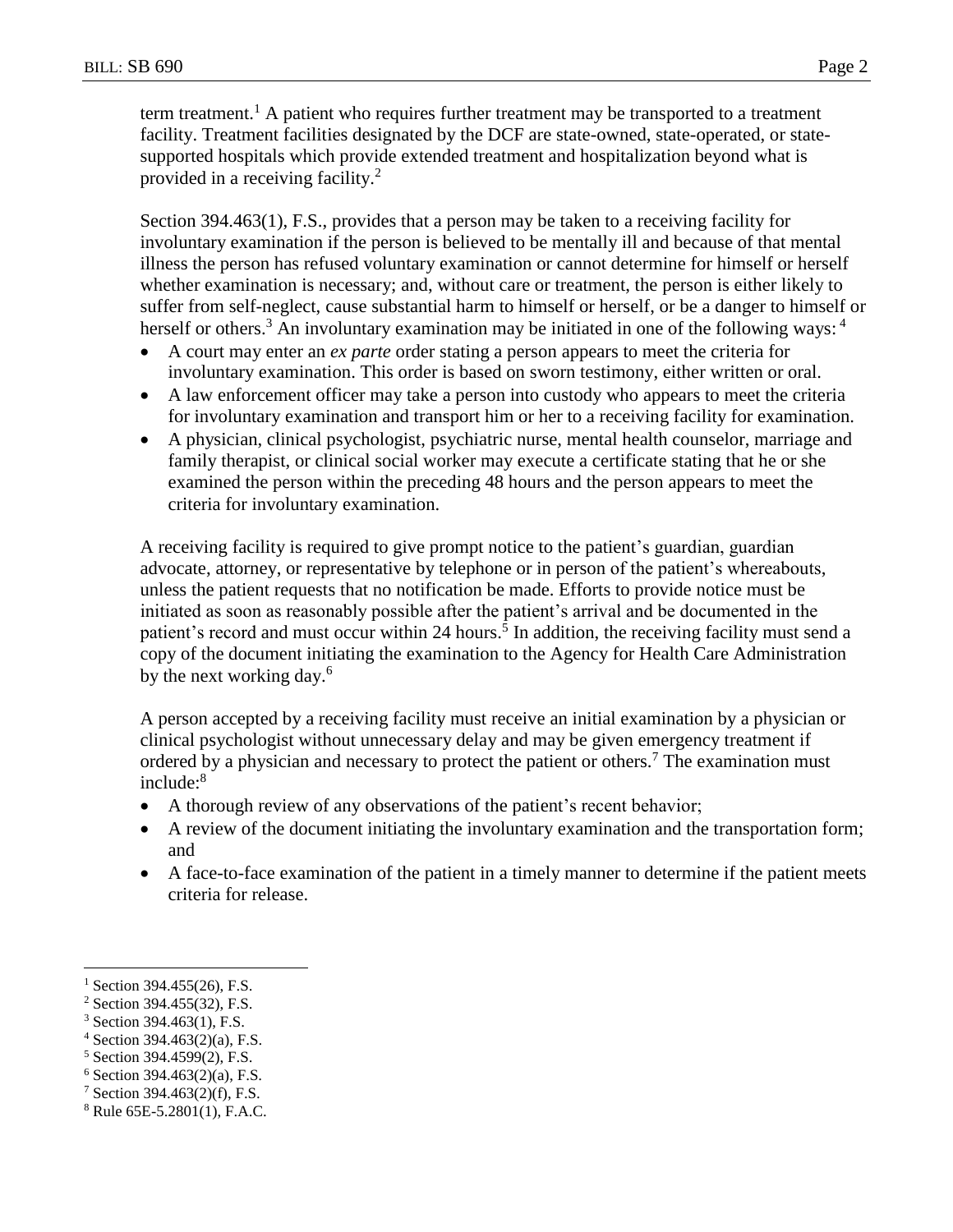Within 72 hours of arriving at the receiving facility, one of the following must occur:<sup>9</sup>

- The patient is released, unless the person has committed a crime;
- The patient is offered the opportunity to consent to voluntary outpatient treatment and released for treatment, unless the person has committed a crime; or,
- A petition for involuntary placement must be filed with the circuit court.

The person cannot be released without the documented approval of a psychiatrist, clinical psychologist, or qualified hospital emergency department physician.<sup>10</sup> Notice of the discharge or transfer of a patient must be given to the patient's guardian, guardian advocate, attorney, or representative; the person who executed the certificate admitting the patient to the receiving facility; and any court that ordered the evaluation.<sup>11</sup>

In 2012, there were 157,352 involuntary examinations initiated in the state. Law enforcement initiated almost half of the involuntary examinations (49.75 percent), followed by mental health professionals (48.14 percent), and then *ex parte* orders by judges (2.10 percent). Overall, the number of involuntary examinations has been increasing annually in a number that exceeds Florida population growth. Between 2007 and 2012, the population of Florida increased by 2.93 percent, while the number of involuntary examinations increased by 28.50 percent.<sup>12</sup>

According to the DCF, of the approximately 150,000 involuntary examinations initiated in 2011, 18,000 were of children. Between 2002 and 2011, there was an overall increase of 50 percent in the number of involuntary examinations and a 35 percent increase in examinations of children.<sup>13</sup>

## **School Health Services Program**

Section 381.0056, F.S., is the "School Health Services Act," which sets forth requirements related to school health. The Department of Health (DOH), in cooperation with the Department of Education, supervises the program and conducts periodic program reviews. However, implementation of program requirements occurs at the local level with the input of the local school health advisory committee.<sup>14</sup> A nonpublic school may request to participate in the school health services program.

Each county health department must develop, jointly with the local school board and the school advisory committee, a school health services plan that includes, at a minimum, a plan for the

 $\overline{a}$ 

 $9$  Section 394.463(2)(i), F.S.

<sup>10</sup> Section 394.463(2)(f), F.S.

<sup>&</sup>lt;sup>11</sup> Section 394.463(3), F.S.

<sup>12</sup> University of South Florida, de la Parte Florida Mental Health Institute, *Annual Report of Baker Act Data, Summary of 2012 Data*, 3 (Feb. 2014) , *available at* [http://bakeract.fmhi.usf.edu/document/BA\\_Annual\\_2012\\_Final.pdf](http://bakeract.fmhi.usf.edu/document/BA_Annual_2012_Final.pdf) (last visited March 13, 2014).

<sup>13</sup> Department of Children and Families, *Florida's Baker Act: 2013 Fact Sheet* (2013), *available at*

<http://www.dcf.state.fl.us/programs/samh/mentalhealth/docs/Baker%20Act%20Overview%202013.pdf> (last visited March 13, 2014).

<sup>&</sup>lt;sup>14</sup> The advisory committee must, at a minimum, represent the eight components of Coordinated School Health as defined by the Centers for Disease Control. These include: health education; healthy school nutrition; physical education; school health services, guidance, counseling, and social service; healthy school environment; staff wellness; and family and community support. (Florida Department of Health, *Coordinated School Health,* [http://www.floridahealth.gov/healthy-people-and](http://www.floridahealth.gov/healthy-people-and-families/childrens-health/school-health/coordinated-school-health/index.html)[families/childrens-health/school-health/coordinated-school-health/index.html](http://www.floridahealth.gov/healthy-people-and-families/childrens-health/school-health/coordinated-school-health/index.html) (last visited March 13, 2014).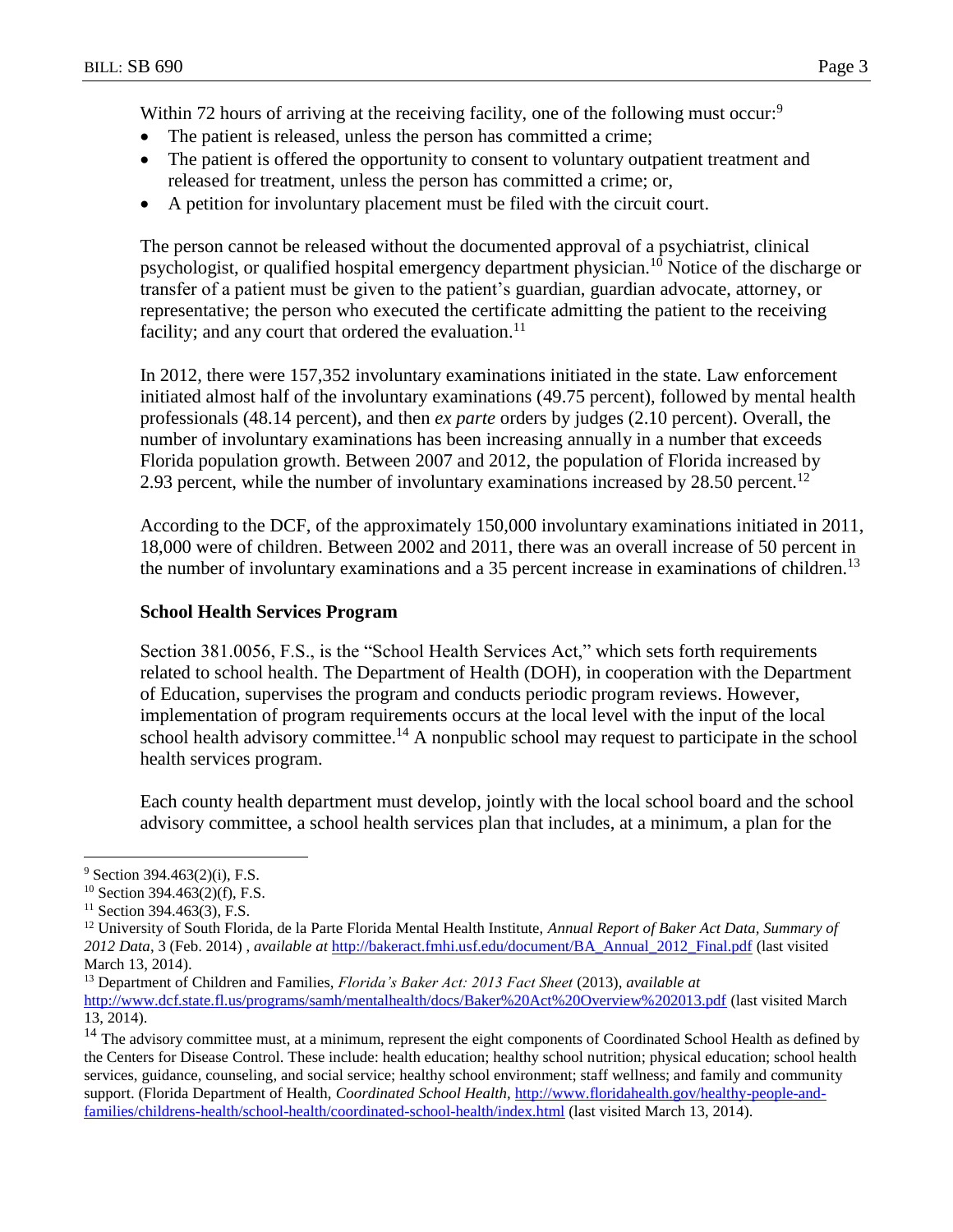delivery of school health services; accountability and outcome indicators; strategies for assessing and blending financial resources (both public and private); and establishment of a data system.<sup>15</sup> Section 381.0056, F.S., requires the plan to contain provisions addressing a wide range of services and health issues, including meeting emergency health needs<sup>16</sup> in each school, but does not specifically address notification when a student is transported for involuntary examination.

The plan must be reviewed and updated annually and approved biennially by the school district superintendent, chair of the school board, county health department medical director or administrator, and the DOH district administrator.<sup>17</sup>

#### **Student and Parental Rights and Educational Choices**

Section 1002.20, F.S., sets forth the right of parents of public school students to receive accurate and timely information regarding their child's academic performance and ways parents can enhance their performance. The section assembles and restates rights afforded K-12 students and their parents in various locations throughout the Florida Statutes.

Section 1002.33, F.S., authorizes charter schools as part of the state's program of public education and establishes minimum standards for their operation.

## **Child Protection**

A child protective investigation begins with a report by any person<sup>18</sup> to the Florida Abuse Hotline. The state is required to maintain 24/7 capacity for receiving reports of maltreatment. The reports are sent out to child protective investigators across the state to investigate. In cases where the child appears to be in immediate danger, the family is a flight risk or the child may be unavailable, or other circumstances warrant, the investigation must be initiated immediately, regardless of the day or time. In all other cases, the investigation must be initiated within 24 hours.<sup>19</sup> Under certain circumstances, a child may be taken from the home and put into protective custody.<sup>20</sup> In some cases, the parent or legal guardian may be present and aware of the action, but even in cases where he or she is not, the law requires the DCF to notify the parents or legal custodians, to provide them with information about the dependency procedures, and to notify them of their right to obtain their own attorney.<sup>21</sup>

## **III. Effect of Proposed Changes:**

The bill amends the School Health Services Program by revising the definition of "emergency health needs" and adding a requirement for a plan provision related to students who are taken to a receiving facility for involuntary examination. The definition is expanded to include evaluation for injury and illness and release to law enforcement. The plan must address immediate

 $\overline{a}$ 

<sup>15</sup> Rule 64F-6.002(1), F.A.C.

<sup>&</sup>lt;sup>16</sup> "Emergency health needs" means onsite management and aid for illness or injury pending the student's return to the classroom or release to a parent, guardian, designated friend, or designated health care provider (s. 381.0056(2)(a), F.S.). <sup>17</sup> Rule 64F-6.002(3), F.A.C.

<sup>18</sup> Every person has a duty to report a suspicion of abuse, abandonment, or neglect. (*See* s. 39.201, F.S.)

<sup>19</sup> Section 39.201(5), F.S.

<sup>&</sup>lt;sup>20</sup> Section 39.401, F.S.

 $21$  Section 39.402(3), F.S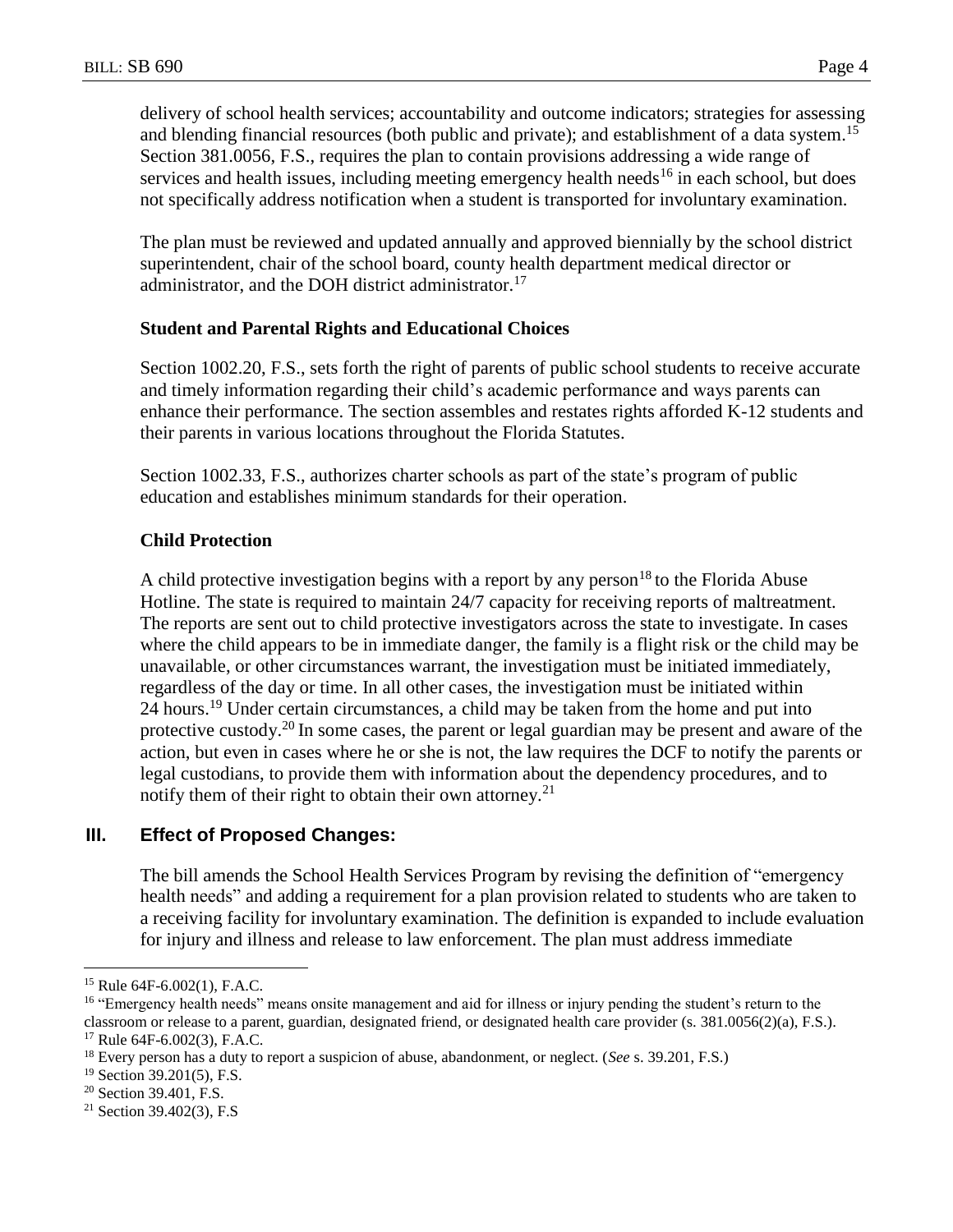notification to a student's parent or guardian in the event that the student is removed from school, school transportation, or a school-sponsored activity and taken to a receiving facility for involuntary examination. Notification may be delayed up to 24 hours if the school deems it in the best interests of the child and it has submitted a report to the Florida Abuse Hotline based on knowledge or suspicion of abuse, abandonment, or neglect. Each district school board is required to develop policies and procedures to implement the requirement.

The bill revises the notification requirements under the Baker Act to distinguish between notice related to the whereabouts of an adult or emancipated minor patient and notice related to the whereabouts of a minor patient. The notice related to a minor, which is created by the bill, must be by telephone or in person and attempts at notification must be initiated promptly and documented in the patient record. If the facility cannot immediately locate the parent, guardian, or guardian advocate, it must repeat notification attempts hourly. Notification may be delayed up to 24 hours if the facility has submitted a report to the Florida Abuse Hotline based on knowledge or suspicion of abuse, abandonment, or neglect.

Finally, the bill adds notification of involuntary examinations to the rights of parents of public school students. The language parallels the language added to the School Health Services Program requirements. Specifically, the school principal or his or her designee must immediately notify a parent of a student who is removed from school, school transportation, or a schoolsponsored activity and taken to a receiving facility for involuntary examination. Notification may be delayed up to 24 hours if the school deems it in the best interests of the child and it has submitted a report to the Florida Abuse Hotline based on knowledge or suspicion of abuse, abandonment, or neglect. The school board must develop a policy and procedure for the required notification. The bill adds nearly identical language to the requirements in ch. 1002, F.S., applicable to charter schools. The language differs only in that it substitutes the term "charter school governing board" for "school board" in describing the entity responsible for developing the notification policy and procedure.

The bill has an effective date of July 1, 2014.

# **IV. Constitutional Issues:**

A. Municipality/County Mandates Restrictions:

None.

B. Public Records/Open Meetings Issues:

None.

C. Trust Funds Restrictions:

None.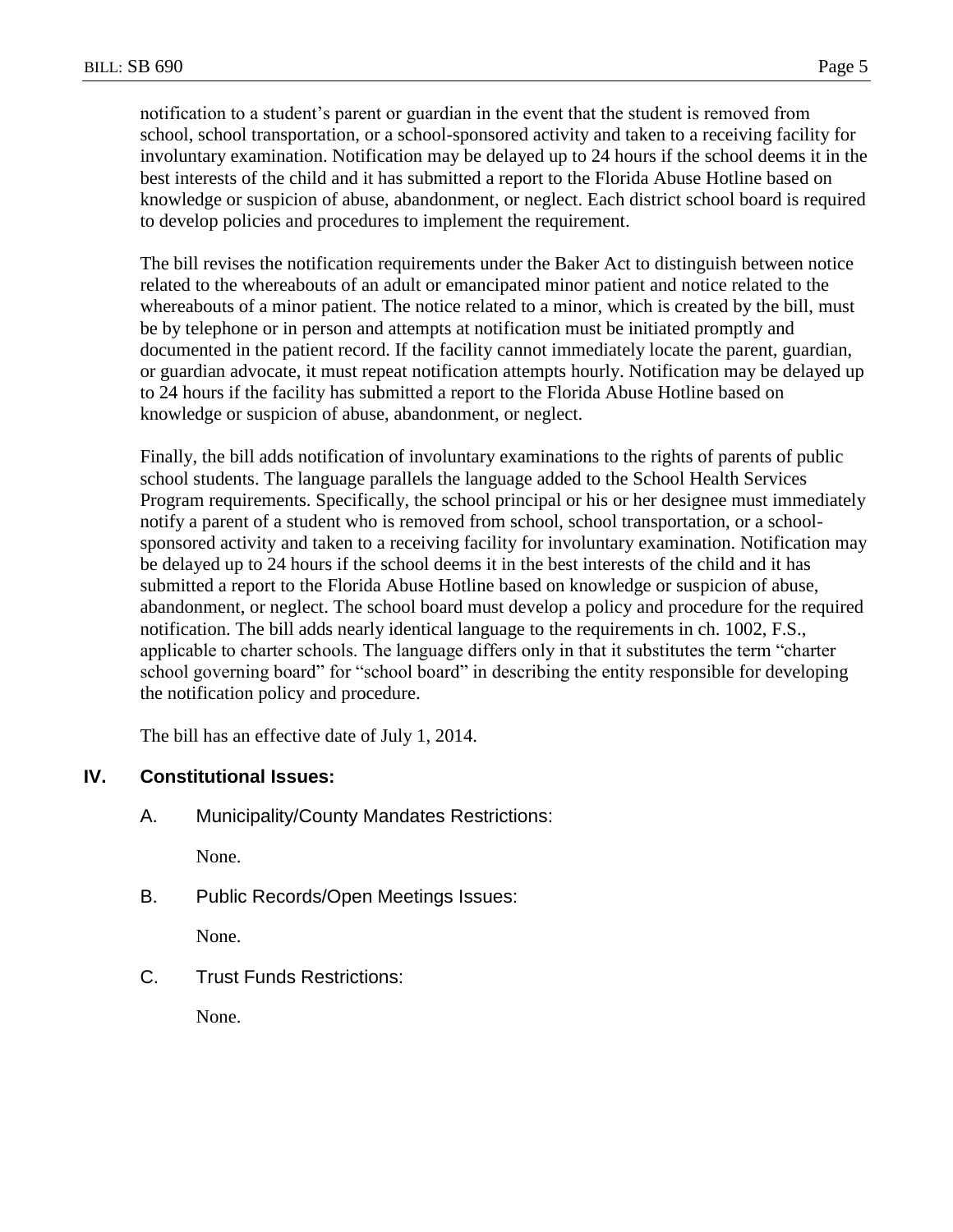## **V. Fiscal Impact Statement:**

A. Tax/Fee Issues:

None.

B. Private Sector Impact:

Charter schools will incur an indeterminate cost to develop and adopt the required notification policy and procedure.

The requirement for hourly attempts at notification may require additional staff time at a private receiving facility that does not already attempt repeated notification as a matter of policy and only in those cases when the receiving facility is unable to reach the minor patient's parent or guardian immediately.

C. Government Sector Impact:

School districts will incur an indeterminate cost to develop and adopt the required notification policy and procedure.

The requirement for hourly attempts at notification may require additional staff time at a publicly-owned private receiving facility that does not already attempt repeated notification as a matter of policy and only in those cases when the receiving facility is unable to reach the minor patient's parent or guardian immediately.

### **VI. Technical Deficiencies:**

The new language that is added to the school health services plan provisions directing school boards to adopt policies and procedures to implement the notification requirement is redundant (lines  $120 - 122$ ). The bill already imposes the obligation in section 3. It may be appropriate to remove the language or, at a minimum, move it to s. 381.0056(6), F.S., which sets forth the duties of the district school board under the School Health Services Program.

It would be appropriate remove the reference to "emancipated minor" on line 142 to avoid conflicts elsewhere in the Baker Act, which currently does not distinguish between emancipated and unemancipated minors for purposes of services.<sup>22</sup>

Sections 3 and 4 require schools to provide notice only to parents and should be amended to add guardians.

#### **VII. Related Issues:**

 $\overline{a}$ 

The bill creates a new paragraph (c) of subsection (2) of s. 394.4599, F.S., that describes who must be notified and how. The new language introduces "parent" into the description of required

<sup>22</sup> *See e.g.*, s. 394.4625, F.S., which requires consent to treat any person age 17 and under.